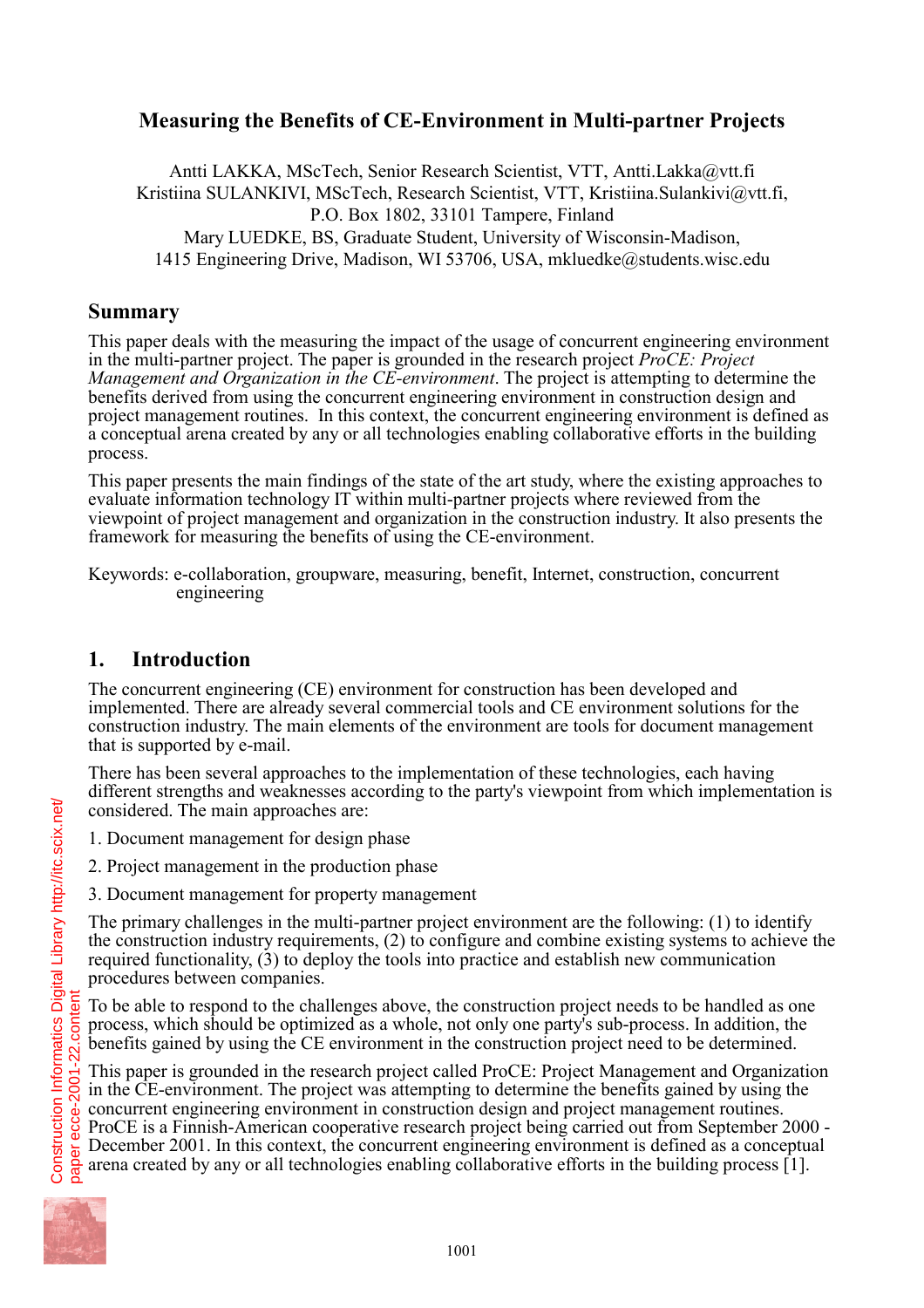In this paper, a description of the main findings of the state of the art study is presented, where the existing approaches to evaluate information technology IT within multi-partner projects where reviewed from the viewpoint of project management and organization in the construction industry. A framework for measuring the benefits of using the CE-environment that was created for ProCE project to evaluate benefits in case-projects is also presented.

The framework consists of the tools for measuring and of the application. The first one is the part that is common to benefit measurement in any project, and to which a project specific application is based on.

## **2. Framework Development**

#### **2.1 Evaluating the Benefits of IT Investments**

Previous research shows that most construction organizations have no formal methodology to evaluate the benefits of IT investments and formal cost-benefit analyses are not widely used in the construction sector. Meanwhile, a majority of organizations in other sectors evaluate IT investments. However, in resent years the construction sector has also recognized the need for effective benefits assessment [2].

Some suitable methods for assessing the benefits of information technology in the construction sector have been developed. Construct IT [4] created a framework to be used within one company to support IT investment decisions and compare competing investments, or show the relative impacts of a proposed investment. One of the basic principles of the framework is a matrix classifying benefits according to type and business process stage (Figure 1).



Applicable parts of that approach have been advantaged in this research and developed further to better suit the evaluation of benefits of using the CE-environment in multi-partner construction projects.

### **2.2 Benefit Types**

Literature shows that benefits can be typified in different ways. The most general typification distinguishes between quantifiable and non-quantifiable benefits. Simmons [3] developed a more detailed framework identifying five benefit types occurring within an organization. The framework classified benefits that increased efficiency, increased effectiveness, added value, contributed to a marketable product, or developed corporate IT infrastructure. Additionally, Simmons acknowledged that within each type both quantifiable and non-quantifiable benefits exist.

Construct IT [4] presented another framework having three benefit types within an organization and identified them as efficiency, effectiveness, and performance. In less technical terms these benefits were described as doing things right, doing the right things, and doing better things, respectively. Efficiency benefits, or doing things right, grouped those benefits associated with the rate of converting input into output. Effectiveness benefits, or doing the right things, grouped benefits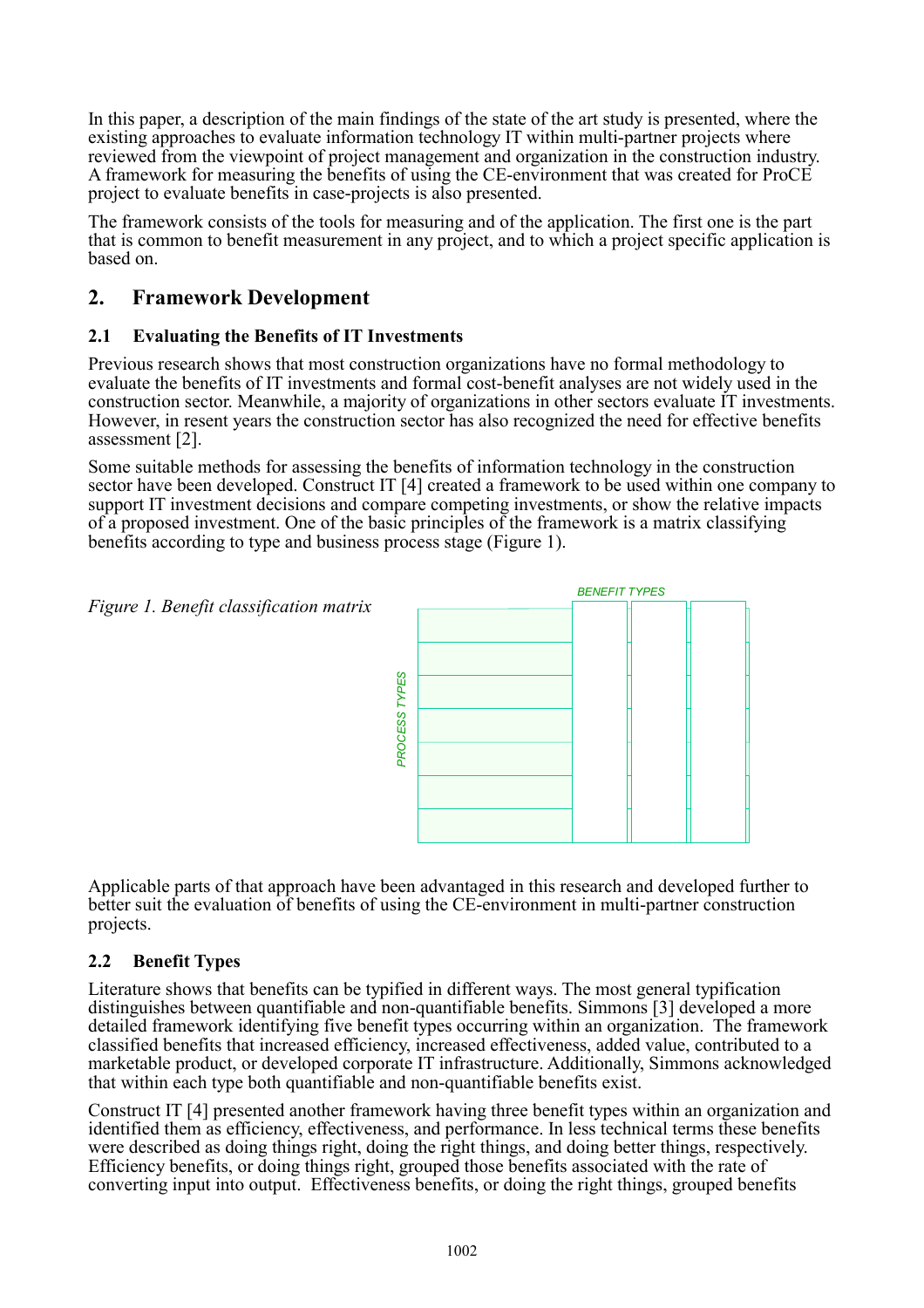associated with the comparison of output and planned output. Performance benefits, doing better things, grouped benefits associated with new, unplanned output. Again, it was recognized that many times within these types both quantifiable and non-quantifiable benefits would exist.

For the purpose of this research, a suitable classification framework was developed and used to classify benefits of utilizing the CE environment in the building process.

### **2.3 Process Types**

In addition to different methods for typifying benefits, previous research showed that different building process models exist. The underlying basis for the models establishes the differences between them. *Construct IT* [4] utilized a business process view in their measuring framework to model the building process from the enterprise perspective. The business process consisted of business planning, marketing, information management, procurement, finance, client management, design, construction, operation and maintenance, and human resources.

A different underlying basis for modeling is the building process. Back and Moreau [6] developed a measuring framework based on the engineer / procure / construct (EPC) process. This research emphasized using the building process approach as the measuring basis in order to accurately determine the significance of the realized benefit with respect to the entire process, in contrast to within one organization. Extending this idea, the *Quality Management System* [7] model was developed based on the building life-cycle process that included facility management.

The process function can often be measured directly. But if the process is very complicated, like the sub-processes of the building life cycle process, it can be hard to find suitable measures. In that case, relationships to the process can be measured, like *input*, *control*, *resources* and *result* of the *process*, and these relationships form the underlying basis for the model. The form of these relationships varies depending on characteristics of the process. Input can be basic information of the process or some result of the previous process. Control can be different types of efforts that are needed for planning and follow-up of the process. Resources can be work, material and equipment, and result is that what the process produces (Figure 2).



Based on these ideas, a model was developed that accommodated the building project process, using both the life-cycle process and project management as the underlying concepts.

## **3. The Measuring Framework**

The resulting measuring framework consists of two parts. The first part is the development of a general measuring framework, applicable to all ProCE case studies. The second part of the framework is the project specific application of the measuring framework.

### **3.1 Measuring Framework Description**

The benefit measuring framework consists of three tools. The first tool is a categorized checklist of benefits intended to identify all the possible benefits of implementing the CE environment in a multi-partner project. The checklist helps identify perceived or expected benefits, and can be used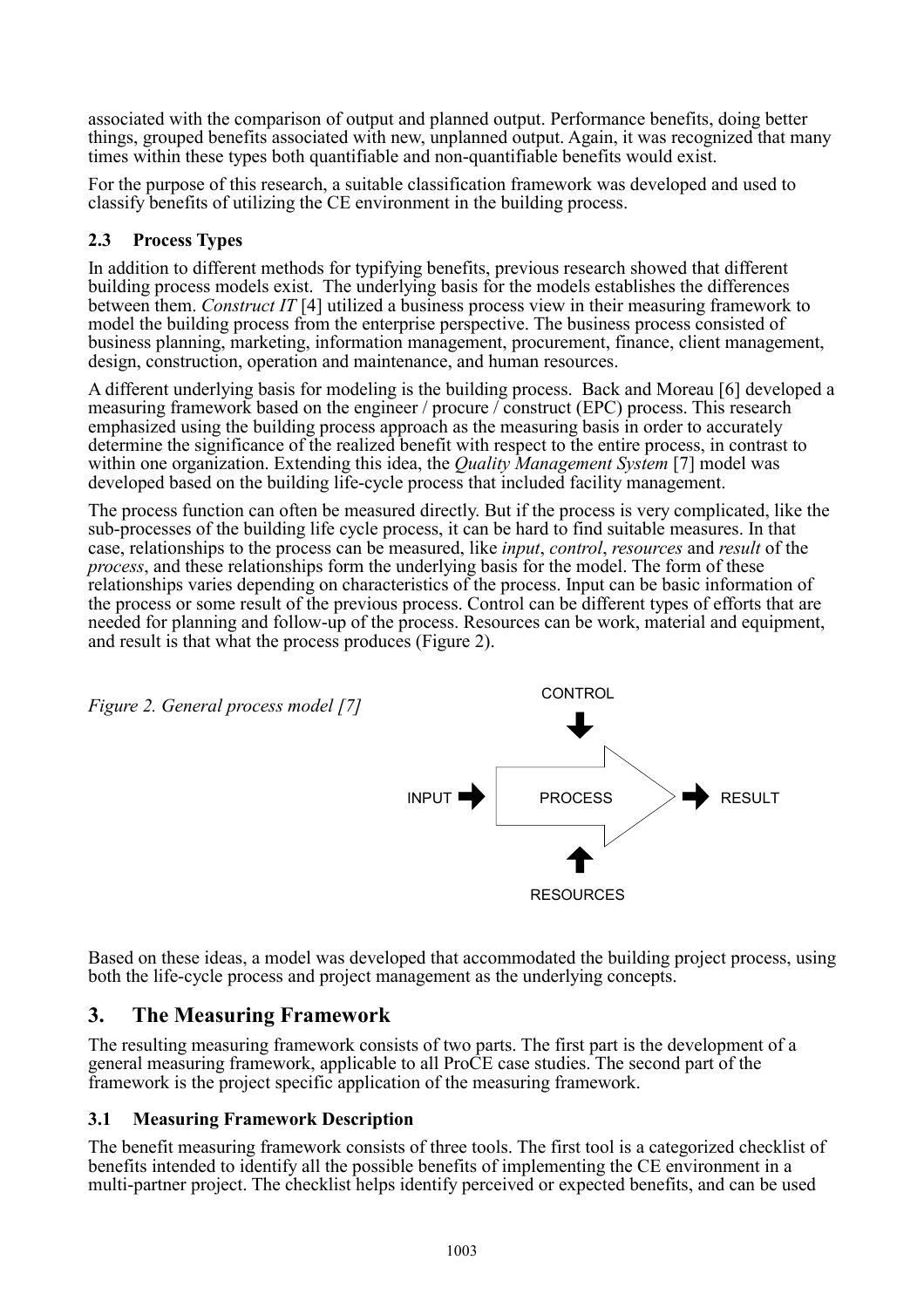when setting targets for using the CE-environment in a project. The second tool is an evaluation sheet for each benefit type that records selected indicators, collected data, and defined measured results. The third tool is a summary table, where results from each evaluation sheet are entered to evaluate benefits and make final conclusions. These tables are intended to organize measuring and record results, and to group them according to benefit type.

Because the process approach to benefit measurement is used, the foundational benefit classification system utilized was modified from those found in literature. The checklist organizes potential benefits both in terms of type and related activities of building project. This was done in an attempt to consider all the benefits possible from implementation of the CE environment, in contrast to assessing benefits from the viewpoint of one organization.

Benefit classification was based on the principles of quantifiable and non-quantifiable benefits. Benefits were classified into three types and identified as monetary (quantifiable in monetary terms), other quantifiable (quantifiable but not in monetary terms), and qualitative (nonquantifiable, expressed qualitatively). This classification framework better suited the project process approach to benefit measurement.



### **3.2 Project Specific Application**

To perform the actual benefit measurement, the measurement framework is applied to each case study in four phases, identification of expected / perceived benefits, preparation for measurement, benefit measurement, and evaluation of benefits (Figure 4).

The identification of expected / perceived benefits is the initial phase. Expected benefits are applicable to those cases where the building project is starting or still in progress. Perceived benefits are identified in the cases where the project is complete. This phase utilizes the framework's benefit checklist and interviews, and the result is identification of benefits to be assessed.

In preparation for measurement, performance indicators are identified for each benefit that is selected to be measured, data collection methods are planned, and expected benefits estimated or a target set for utilizing the CE-environment. If the project has been completed without target setting, maximum possible benefits have probably not been achieved, therefore necesitating an estimate of what benefits would have been available, a comparison to what was gained, and analysis of the gained benefit's significance.

Measuring of benefits is done through analysis of the collaboration solution data and documents,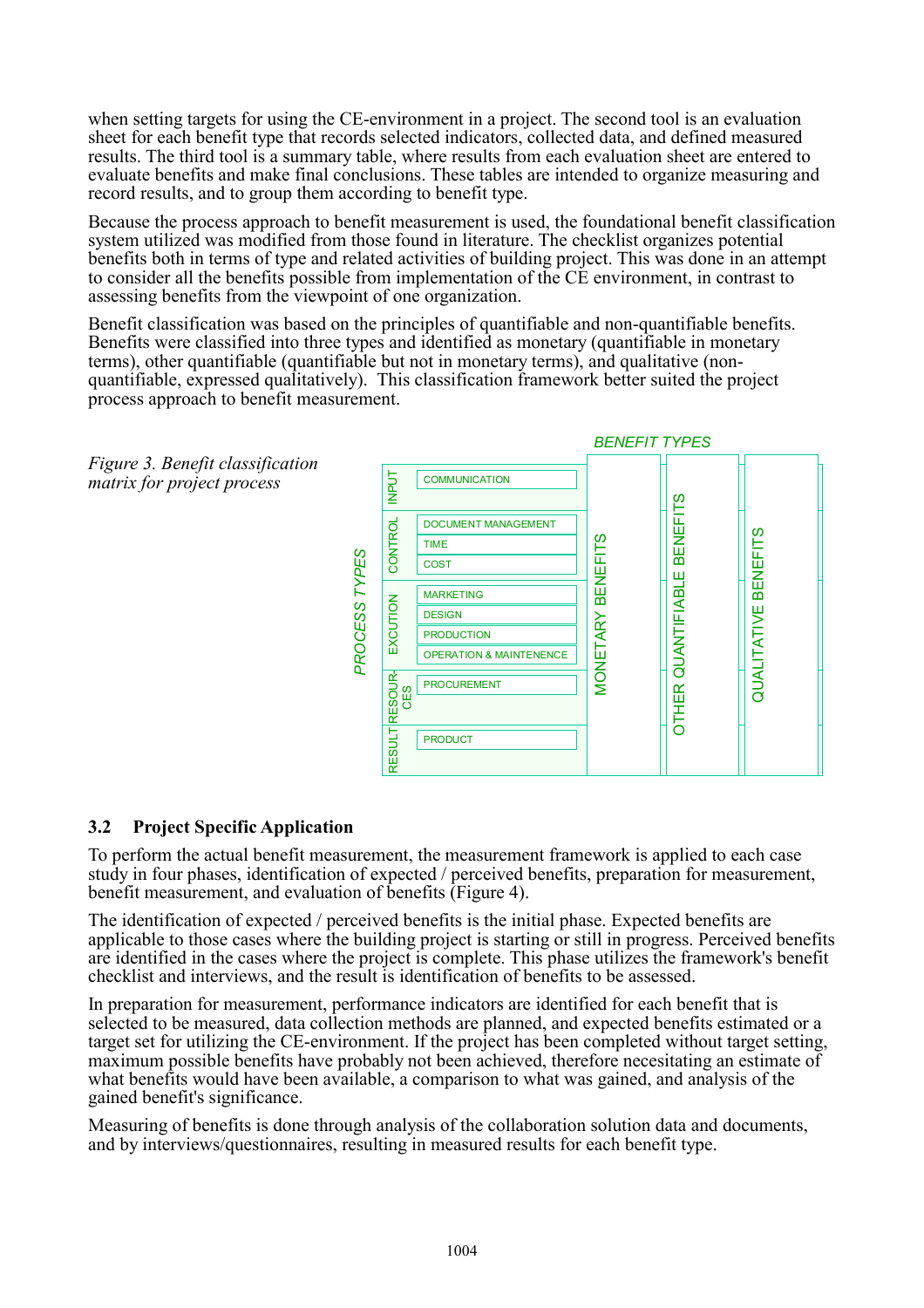Final benefit evaluation is done after summarizing data in the summary sheet. Intended results of the last phase are conclusions concerning benefits and cost-benefit comparison.



*Figure 4: Project Specific Application of Measuring Framework*

## **4. Conclusions**

A framework for assessing the benefits of using the CE-environment in multi-partner projects was presented in this paper. More research is needed to develop the measuring indicators and methods for quantifying and evaluating benefits. The framework has been tested and further developed while conducting several case projects in Europe and the USA.

A project process approach was selected in this benefit assessment framework because benefits are usually distributed across several organizations; from the viewpoint of one company, benefits for team and the project as a whole cannot be seen. Also the costs of using the CE-environment are mainly related to a specific project, especially when using application service provider (ASP) services, and the project process approach supports comparison of both costs and benefits.

The framework described in this paper can be used to assess the benefits of using of the CEenvironment in a single multi-partner project. To evaluate longer-term benefits, the underlying basis for the process model should be modified from the project process. In addition, long-term benefit analysis should consider additional issues such as the evaluation of changes in construction industry- and project management routines, or the implications of not implementing an innovation [4].

Any developed framework must be modifiable to fit the unique attributes of the specific construction project. The framework presented in this paper is applicable to evaluate benefits in concluded projects but can also be used when setting targets for and evaluating results of using the CE environment in projects.

# **5. References**

- [1] *The home page of ProCE project.* <http://www.vtt.fi/rte/cmp/projects/proce/>
- [2] Carter, C., Thorpe, A., and Baldwin, A.N. (1999) . *Benefits Assessment.* (ISOCCCrates Deliverable 3) a report on the ISOCCCrates Project, published by Department of Civil and Building Engineering, Loughborough University 1999. ISBN 1 897911 106.